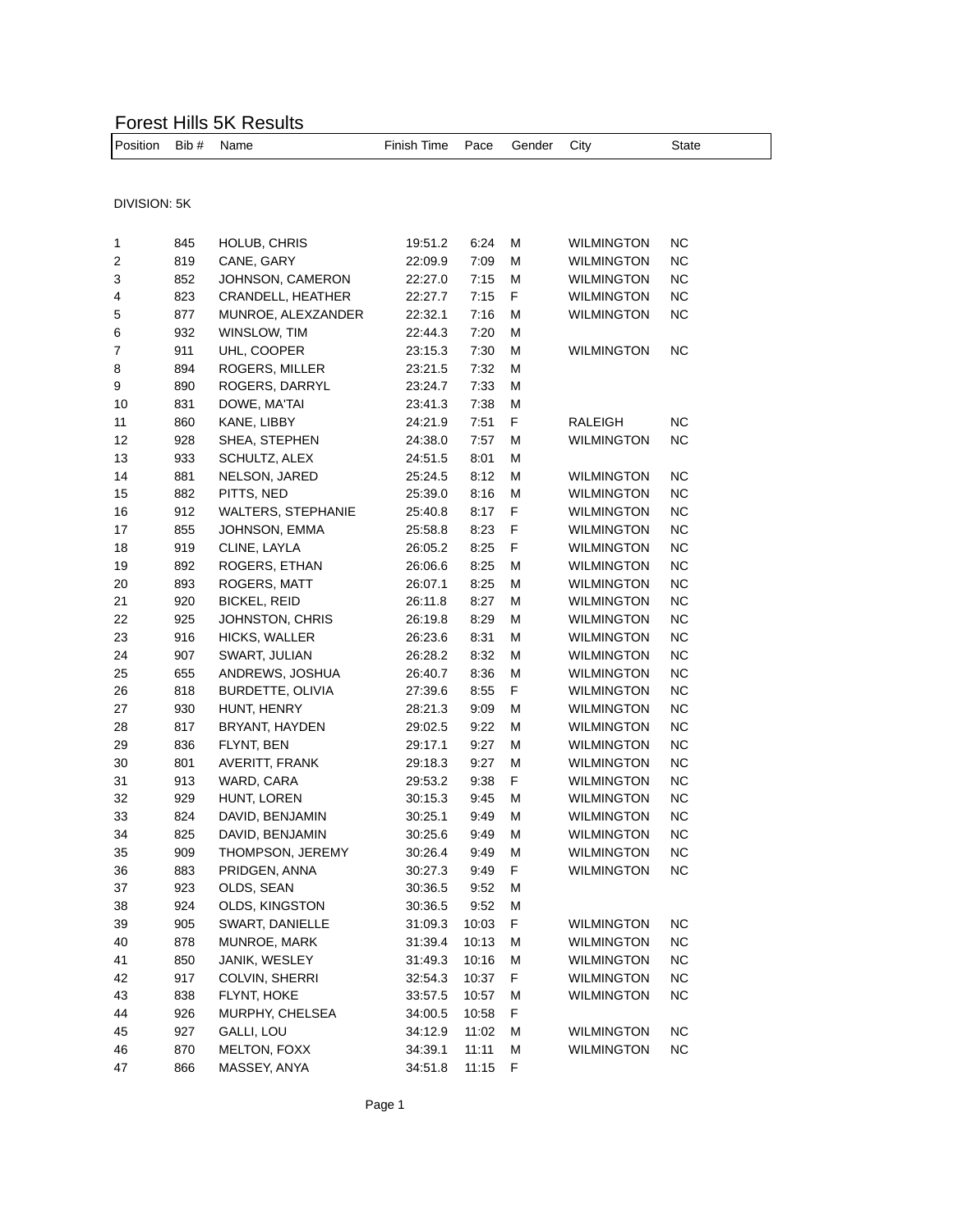| Position | Bib# | Name                   | Finish Time | Pace  | Gender | City              | State     |
|----------|------|------------------------|-------------|-------|--------|-------------------|-----------|
| 48       | 871  | MELTON, JENNIFER       | 35:04.8     | 11:19 | F      | <b>WILMINGTON</b> | NC        |
| 49       | 815  | <b>BROOK, TARA</b>     | 35:27.5     | 11:26 | F      | <b>WILMINGTON</b> | <b>NC</b> |
| 50       | 854  | JOHNSON, ELIZA         | 35:27.7     | 11:26 | F      | <b>WILMINGTON</b> | NC.       |
| 51       | 921  | <b>BICKEL, MILES</b>   | 35:50.3     | 11:34 | М      |                   |           |
| 52       | 908  | SWART, MICHAEL         | 35:52.3     | 11:34 | М      | <b>WILMINGTON</b> | <b>NC</b> |
| 53       | 922  | <b>BICKEL, TIFFANY</b> | 35:55.8     | 11:35 | F      |                   |           |
| 54       | 918  | CLINE, JO              | 37:16.9     | 12:01 | F      | <b>WILMINGTON</b> | <b>NC</b> |
| 55       | 856  | JOHNSON, KARA          | 38:12.5     | 12:19 | F      | <b>WILMINGTON</b> | NC.       |
| 56       | 931  | TUPPER, CAITLIN        | 38:13.2     | 12:20 | F      | <b>WILMINGTON</b> | NC.       |
| 57       | 863  | LEE, CHARLIE           | 38:14.4     | 12:20 | М      | <b>WILMINGTON</b> | NC        |
| 58       | 864  | LEE, JACKSON           | 38:14.6     | 12:20 | М      | <b>WILMINGTON</b> | <b>NC</b> |
| 59       | 862  | KILGORE, SALLY         | 38:16.5     | 12:21 | F      |                   |           |
| 60       | 861  | KIERNAN, JUDY          | 38:23.2     | 12:23 | F      | <b>WILMINGTON</b> | NC.       |
| 61       | 891  | ROGERS, EMMA           | 38:44.0     | 12:30 | F      | <b>WILMINGTON</b> | NC.       |
| 62       | 889  | ROGERS, ALISON         | 38:48.1     | 12:31 | F      | <b>WILMINGTON</b> | NC.       |
| 63       | 846  | HUFF, ROB              | 39:02.6     | 12:35 | М      | <b>WILMINGTON</b> | <b>NC</b> |
| 64       | 884  | RAYBIN, ANETA          | 39:03.0     | 12:36 | F      | <b>WILMINGTON</b> | <b>NC</b> |
| 65       | 904  | SULLIVAN, MEGHAN       | 39:06.6     | 12:37 | F      | <b>CHESAPEAKE</b> | VA        |
| 66       | 858  | KANE, CASSIE           | 39:38.7     | 12:47 | F      | <b>WILMINGTON</b> | NC.       |
| 67       | 848  | JABALEY, EVAN          | 40:04.0     | 12:55 | М      | <b>WILMINGTON</b> | <b>NC</b> |
| 68       | 847  | JABALEY, ERIC          | 40:04.5     | 12:55 | М      | <b>WILMINGTON</b> | NC.       |
| 69       | 849  | JABALEY, SYLVIA        | 40:06.5     | 12:56 | F      | <b>WILMINGTON</b> | <b>NC</b> |
| 70       | 876  | MONTOYA, STOVER        | 40:25.2     | 13:02 | М      |                   |           |
| 71       | 879  | MURPHY, SARAH          | 41:15.9     | 13:18 | F      | <b>WILMINGTON</b> | <b>NC</b> |
| 72       | 886  | RENELT, ALEX           | 41:27.4     | 13:22 | М      |                   |           |
| 73       | 887  | RENELT, ANDER          | 41:27.6     | 13:22 | М      |                   |           |
| 74       | 837  | FLYNT, CHARLIE         | 44:45.0     | 14:26 | M      | <b>WILMINGTON</b> | NC.       |
| 75       | 839  | FLYNT, JULIE           | 44:45.9     | 14:26 | F      | <b>WILMINGTON</b> | NC.       |
| 76       | 888  | RENELT, KEMBERLY       | 45:22.7     | 14:38 | F      |                   |           |
| 77       | 843  | HAMRICK, ROGER         | 45:38.7     | 14:43 | М      | <b>WILMINGTON</b> | NC        |
| 78       | 910  | TYNDALL, JULIE         | 47:09.2     | 15:13 | F      | <b>WILMINGTON</b> | NC.       |
| 79       | 868  | MAYES, SAM             | 49:14.0     | 15:53 | М      | <b>WILMINGTON</b> | <b>NC</b> |
| 80       | 906  | SWART, JILL            | 50:09.5     | 16:11 | F      | <b>WILMINGTON</b> | NC.       |
| 81       | 867  | MAYES, SALLY           | 51:51.9     | 16:44 | F      | <b>WILMINGTON</b> | <b>NC</b> |
| 82       | 872  | MOE, MELANIE           | 52:47.7     | 17:02 | F      | <b>WILMINGTON</b> | NC.       |
| 83       | 816  | BRYANT, ANABEL         | 52:48.0     | 17:02 | F      | <b>WILMINGTON</b> | ΝC        |
| 84       | 898  | SHACKELTND, MICHELE    | 56:24.9     | 18:12 | F      |                   |           |
| 85       | 875  | MONTOYA, NICOLAS       | 56:25.3     | 18:12 | М      |                   |           |
| 86       | 873  | MONTOYA, FELIZA        | 56:25.5     | 18:12 | F      |                   |           |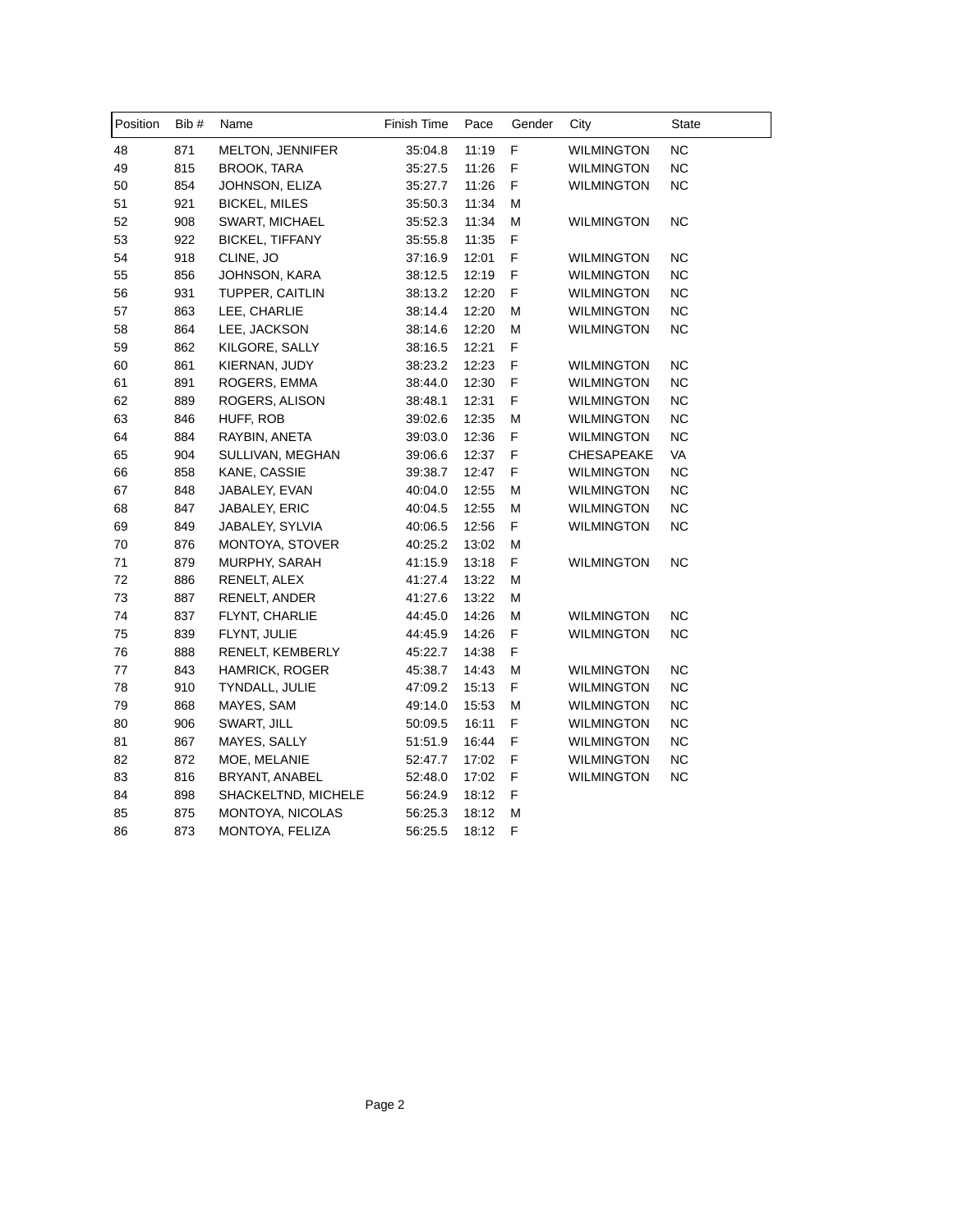| Position Bib # Name |  | Finish Time Pace Gender City |  | State |
|---------------------|--|------------------------------|--|-------|
|                     |  |                              |  |       |